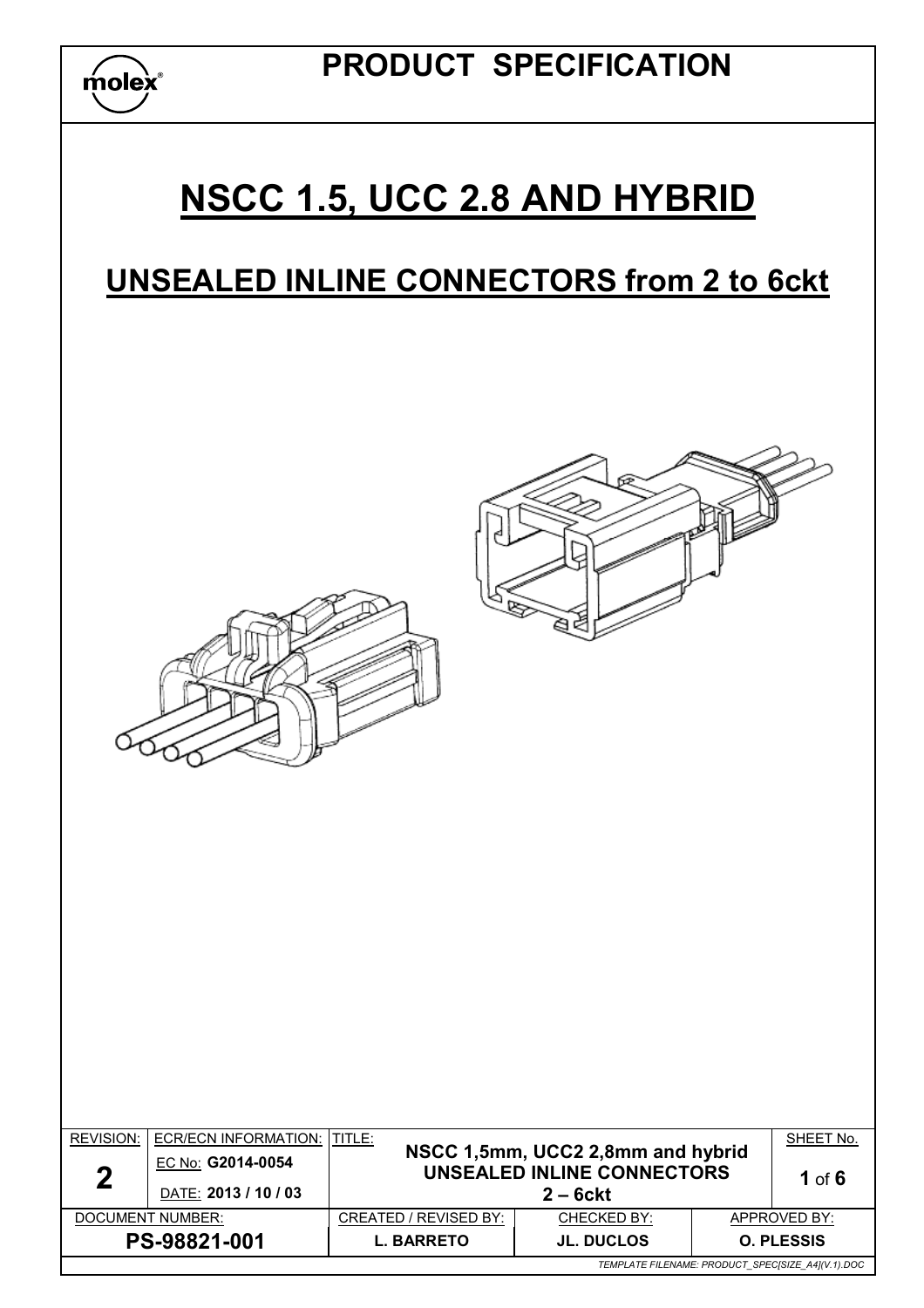

# **PRODUCT SPECIFICATION**

| <b>REVISION</b> | <b>MODIFICATION</b>                                                                                                                                                                                                                   | <b>SHEET</b> | <b>DATE</b> |
|-----------------|---------------------------------------------------------------------------------------------------------------------------------------------------------------------------------------------------------------------------------------|--------------|-------------|
|                 | <b>First Release</b>                                                                                                                                                                                                                  | All          | 2013/02/14  |
| $\overline{2}$  | Requirement of item 4 becomes " $F > 35N$ or flap up<br>forbidding mating into counter-part" instead of "F > 35N".<br>Requirement of item 9 becomes "F > 80N or flap up<br>forbidding mating into counter-part" instead of "F > 80N". | 5            | 2013/40/03  |

| <b>REVISION:</b>                                  | <b>ECR/ECN INFORMATION:</b> | TITLE:                |                                                                 | SHEET No.         |
|---------------------------------------------------|-----------------------------|-----------------------|-----------------------------------------------------------------|-------------------|
| າ                                                 | EC No: G2014-0054           |                       | NSCC 1,5mm, UCC2 2,8mm and hybrid<br>UNSEALED INLINE CONNECTORS | $2$ of $6$        |
|                                                   | DATE: 2013 / 10 / 03        |                       | $2 - 6$ ckt                                                     |                   |
|                                                   | DOCUMENT NUMBER:            | CREATED / REVISED BY: | CHECKED BY:                                                     | APPROVED BY:      |
|                                                   | PS-98821-001                | <b>L. BARRETO</b>     | <b>JL. DUCLOS</b>                                               | <b>O. PLESSIS</b> |
| TEMPLATE FILENAME: PRODUCT_SPEC[SIZE_A4](V.1).DOC |                             |                       |                                                                 |                   |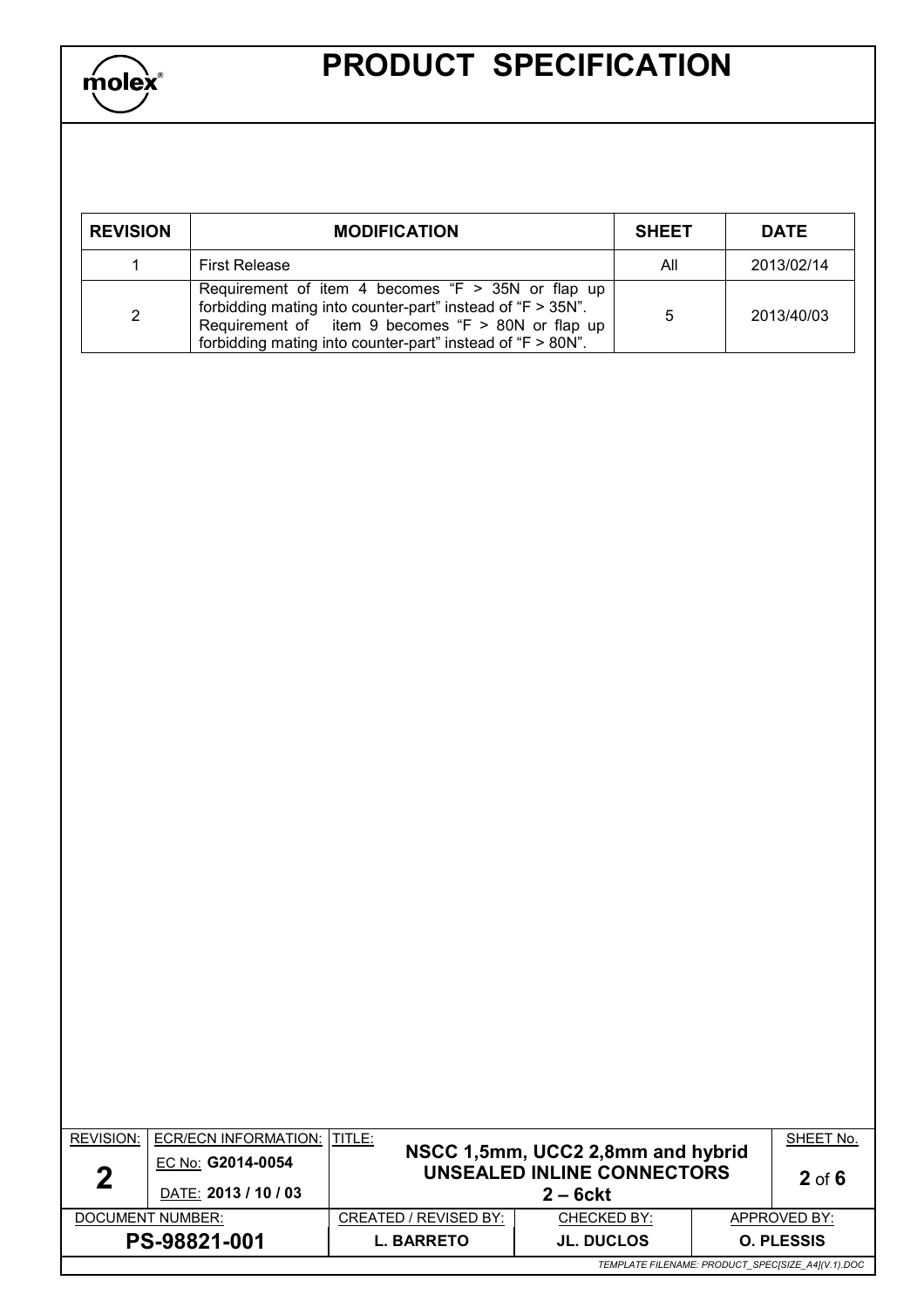

# **1.0 SCOPE**

This Product Specification covers the NSCC 1.5, UCC 2.8 and Hybrid UNSEALED INLINE CONNECTOR series from 2 to 6 CKT crimped with 0.35 mm² to 4 mm² ISO wires using Tin plating.

# **2.0 PRODUCT DESCRIPTION**

#### **2.1 PRODUCT NAME AND SERIES NUMBER(S)**

| <b>PRODUCT NAME</b>                    | <b>PART or SERIES</b><br><b>NUMBER</b> | <b>SALES DRAWING</b> |
|----------------------------------------|----------------------------------------|----------------------|
| NSCC RCPT CONN UNSEALD 1.5X0.8 2CKT    | 98817-102X                             | SD-98817-001         |
| UCC RCPT CONN UNSEALD 2.8X0.8 2CKT     | 98819-102X                             | SD-98819-001         |
| NSCC RCPT CONN UNSEALD 1.5X0.8 3CKT    | 98817-103X                             | SD-98817-002         |
| NSCC RCPT CONN UNSEALD 4CKT            | 98817-104X                             | SD-98817-003         |
| NSCC HYB RCPT CONN 3CKT                | 98821-103X                             | SD-98821-001         |
| NSCC HYB RCPT CONN 6CKT                | 98821-106X                             | SD-98821-002         |
|                                        |                                        |                      |
| SICMA PIN CONN UNSEALD W/ 1.5X0.8 2CKT | 98822-102X                             | SD-98822-004         |
| SICMA PIN CONN UNSEALD W/ 2.8X0.8 2CKT | 98824-102X                             | SD-98824-002         |
| SICMA PIN CONN UNSEALD W/ 1.5X0.8 3CKT | 98822-103X                             | SD-98822-003         |
| SICMA PIN CONN UNSEALD W/ 1.5X0.8 4CKT | 98822-104X                             | SD-98822-005         |
| SICMA PIN CONN HYBRID UNSEALD W/ 6CKT  | 98825-106X                             | SD-98825-002         |
|                                        |                                        |                      |
| NSCC RCPT TERMINAL 1.5mm               | 98897                                  | SD-98897-050         |
| UCC2 RCPT TERMINAL 2.8mm               | 98898                                  | SD-98898-100         |
| SICMA 3 MALE TERMINAL 1.5mm            | <b>FCI S/N: 211CL2S</b>                | N/A                  |
| SICMA 3 MALE TERMINAL 2.8mm            | <b>FCI S/N: 211CL3S</b>                | N/A                  |

# **2.2 DIMENSIONS, MATERIALS, PLATINGS AND MARKINGS**

SEE SALES DRAWING

| <b>REVISION:</b>                                  | <b>ECR/ECN INFORMATION:</b> | TITLE:                                      |                                                                        |              | SHEET No.         |
|---------------------------------------------------|-----------------------------|---------------------------------------------|------------------------------------------------------------------------|--------------|-------------------|
| າ                                                 | EC No: G2014-0054           |                                             | NSCC 1,5mm, UCC2 2,8mm and hybrid<br><b>UNSEALED INLINE CONNECTORS</b> |              | $3$ of $6$        |
|                                                   | DATE: 2013 / 10 / 03        |                                             | $2 - 6$ ckt                                                            |              |                   |
|                                                   | DOCUMENT NUMBER:            | CHECKED BY:<br><b>CREATED / REVISED BY:</b> |                                                                        | APPROVED BY: |                   |
|                                                   | PS-98821-001                | <b>L. BARRETO</b>                           | <b>JL. DUCLOS</b>                                                      |              | <b>O. PLESSIS</b> |
| TEMPLATE FILENAME: PRODUCT_SPEC[SIZE_A4](V.1).DOC |                             |                                             |                                                                        |              |                   |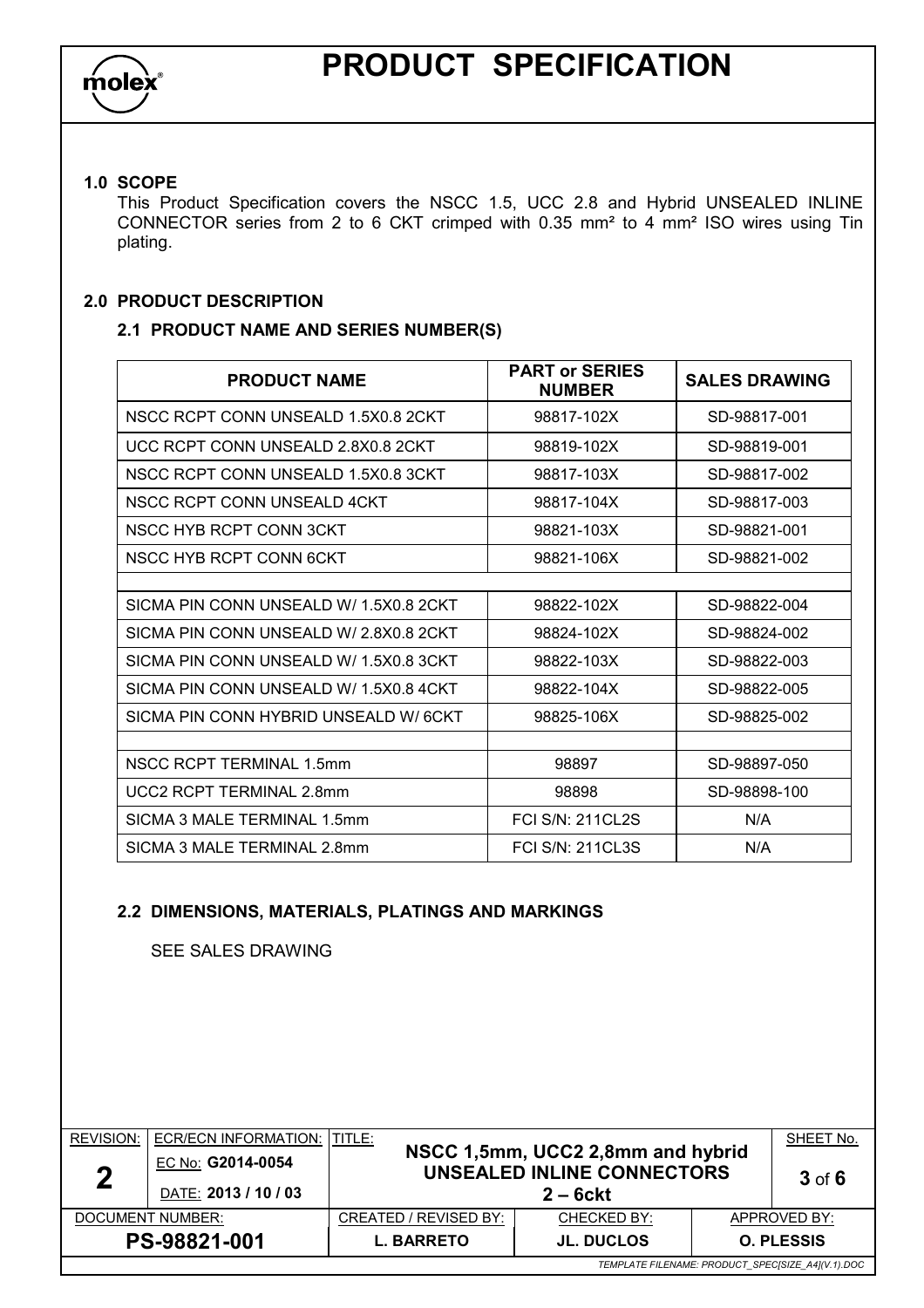

## **3.0 APPLICABLE DOCUMENTS AND SPECIFICATIONS**

| <b>DESCRIPTION</b>               | <b>DOCUMENT NUMBER</b> |
|----------------------------------|------------------------|
| <b>Application Specification</b> | AS-98821-001           |

# **4.0 RATINGS**

#### **4.1 VOLTAGE**

Nominal Voltage: 14 Volts DC

**4.2 TEMPERATURE**  Operating:  $-40^{\circ}$ C to + 85 $^{\circ}$ C

#### **4.3 VIBRATION**

Class 1 (3G)

#### **5.0 PERFORMANCE**

# **5.1 ELECTRICAL PERFORMANCE**

| <b>ITEM</b> | <b>DESCRIPTION</b>                       | <b>TEST CONDITION</b>                                                                                                     | <b>REQUIREMENT</b>   |
|-------------|------------------------------------------|---------------------------------------------------------------------------------------------------------------------------|----------------------|
|             | <b>Contact Resistance</b><br>(Low Level) | Mate connectors: limiting the open circuit<br>voltage of 20 mV and a maximum current<br>of $100 \text{ mA}$ .             | $R < 4$ m $\Omega$ . |
| 2           | <b>Insulation Resistance</b>             | Apply a voltage of 100V±15V between<br>adjacent terminals and between terminals<br>to ground during 60+/-5 s              | $R > 100 M\Omega$    |
| 3           | <b>Dielectric Rigidity</b>               | Apply a voltage of 1000V±50V, 50Hz<br>applied between adjacent terminals and<br>between terminals to ground during 60±5s. | No Breakdown         |

|              | <b>REVISION:</b>                                  | <b>ECR/ECN INFORMATION:   TITLE:</b> |                       |                                                                        | SHEET No.         |
|--------------|---------------------------------------------------|--------------------------------------|-----------------------|------------------------------------------------------------------------|-------------------|
|              | $\boldsymbol{2}$                                  | EC No: G2014-0054                    |                       | NSCC 1,5mm, UCC2 2,8mm and hybrid<br><b>UNSEALED INLINE CONNECTORS</b> | $4$ of 6          |
| ফ            |                                                   | DATE: 2013 / 10 / 03                 |                       | $2 - 6$ ckt                                                            |                   |
| 250          |                                                   | DOCUMENT NUMBER:                     | CREATED / REVISED BY: | CHECKED BY:                                                            | APPROVED BY:      |
| έ<br>୍ମ<br>ଅ |                                                   | PS-98821-001                         | <b>L. BARRETO</b>     | <b>JL. DUCLOS</b>                                                      | <b>O. PLESSIS</b> |
|              | TEMPLATE FILENAME: PRODUCT_SPEC[SIZE_A4](V.1).DOC |                                      |                       |                                                                        |                   |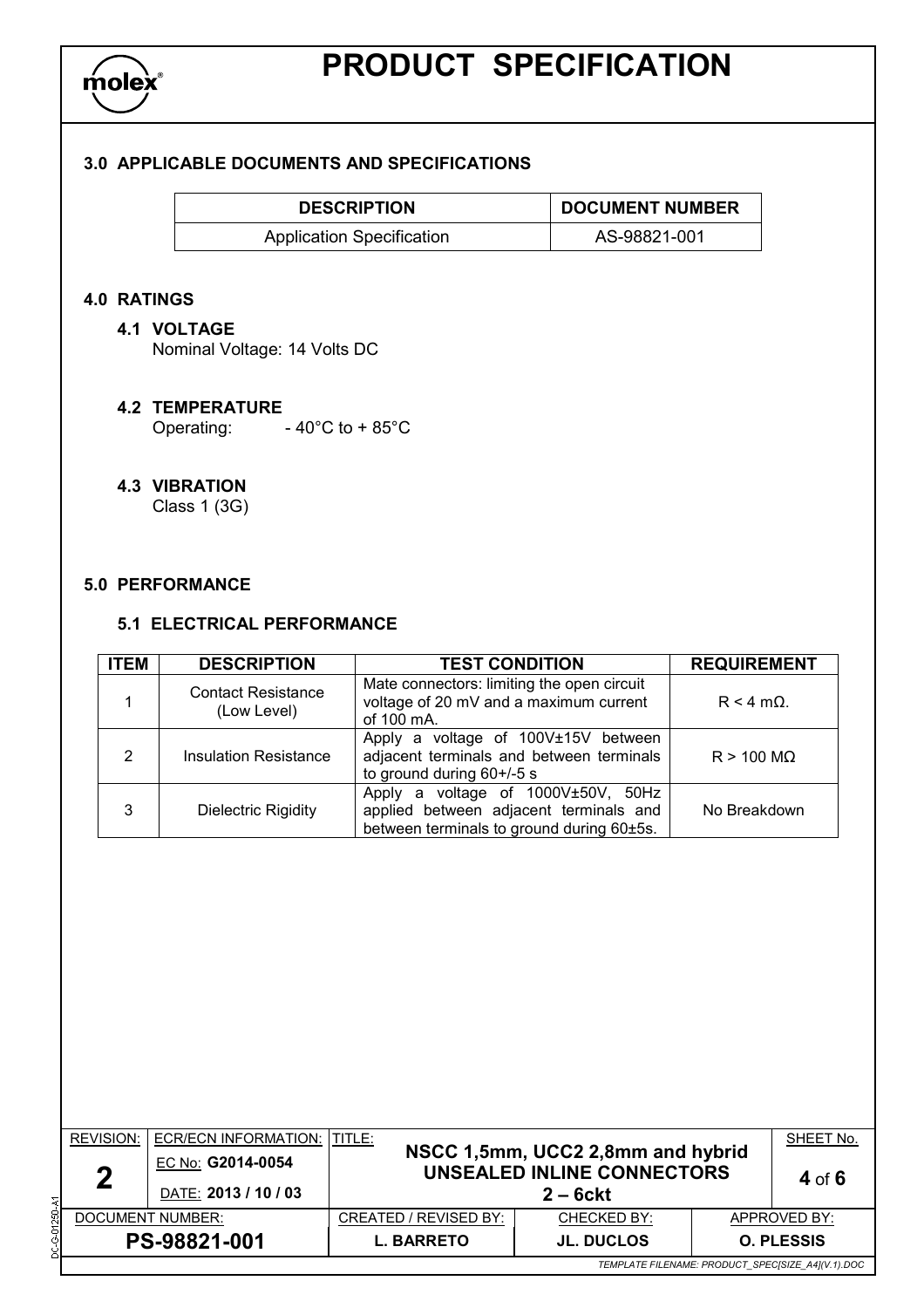

# **5.2 MECHANICAL PERFORMANCE**

| <b>ITEM</b> | <b>DESCRIPTION</b>                                                                              | <b>TEST CONDITION</b>                                                                                                                                                                  | <b>REQUIREMENT</b>                                             |
|-------------|-------------------------------------------------------------------------------------------------|----------------------------------------------------------------------------------------------------------------------------------------------------------------------------------------|----------------------------------------------------------------|
|             | Terminal/cavity insertion<br>Force with the secondary<br>lock in pre engaged position           | Apply an axial insertion force on the                                                                                                                                                  | $1.5$ mm: $F < 5N$<br>$2.8$ mm: $F < 8N$                       |
| 4           | Terminal/cavity insertion<br>Force with the secondary<br>lock in locked position                | terminal at a rate of 50 $\pm$ 6 mm per<br>minute.                                                                                                                                     | $F > 35N$ or flap up<br>forbidding mating<br>into counter-part |
| 5           | Terminal/cavity retention<br>Force with the secondary<br>lock in pre engaged position           | Axial pullout force on the terminal in the                                                                                                                                             | F > 45N                                                        |
|             | Terminal/cavity retention<br>Force with the secondary<br>lock in locked position                | housing at a rate of $50 \pm 6$ mm per minute                                                                                                                                          | F > 100N                                                       |
| 6           | Terminal/cavity polarization                                                                    | Terminal must be polarized to prevent<br>insertion into cavity with an incorrect<br>orientation.                                                                                       | F > 50N                                                        |
| 7           | Secondary lock from pre<br>engaged to locked position<br>with all terminal properly<br>inserted | The force to insert the secondary lock<br>from the preload (as shipped) position to<br>the final position at a rate of $50 \pm 6$ mm<br>per minute.                                    | F < 40N                                                        |
| 8           | Secondary lock from locked<br>position to pre engaged<br>position                               | The force to extract the secondary lock<br>from the final position to the preload<br>position (as shipped) at a rate of 50 $\pm$ 6<br>mm per minute.                                   | 20N < F < 40N<br>(with tool)                                   |
| 9           | Detection of incomplete<br>terminal insertion with the<br>secondary lock                        | The force to insert the secondary lock<br>from the preload position to the final<br>position, when one terminal is not inserted<br>properly, at a rate of $50 \pm 6$ mm per<br>minute. | $F > 80N$ or flap up<br>forbidding mating<br>into counter-part |
| 10          | Pin / Rcpt. Connector mating<br>with one terminal<br>incompletely inserted                      | Mate connector (male to female) at a rate<br>of $50 \pm 6$ mm per minute.                                                                                                              | F > 140N<br>$(W/$ flap)                                        |
| 11          | Pin / Rcpt. Connector mating<br>/ unmating Force all<br>terminals properly locked               | Mate and unmate connector (male to<br>female) at a rate of $50 \pm 6$ mm per minute.                                                                                                   | F < 60N                                                        |
| 12          | Polarization Feature<br>Effectiveness                                                           | Connector must be polarized to prevent<br>mating in an incorrect orientation.                                                                                                          | F > 125N                                                       |
| 13          | <b>Coding Feature</b><br><b>Effectiveness</b>                                                   | Connector must be coded to prevent<br>mating with similar connectors.                                                                                                                  | F > 115N                                                       |
| 14          | Locking feature<br>retention force                                                              | The force to extract the Rcpt. Conn. out of<br>the pin conn. at a rate of $50 \pm 6$ mm per<br>minute.                                                                                 | F > 100N                                                       |

| <b>REVISION:</b>                                  | ECR/ECN INFORMATION: I | TITLE:                | NSCC 1,5mm, UCC2 2,8mm and hybrid | SHEET No.         |
|---------------------------------------------------|------------------------|-----------------------|-----------------------------------|-------------------|
| າ                                                 | EC No: G2014-0054      |                       | UNSEALED INLINE CONNECTORS        | $5$ of $6$        |
|                                                   | DATE: 2013 / 10 / 03   |                       | $2 - 6$ ckt                       |                   |
|                                                   | DOCUMENT NUMBER:       | CREATED / REVISED BY: | CHECKED BY:                       | APPROVED BY:      |
|                                                   | PS-98821-001           | <b>L. BARRETO</b>     | <b>JL. DUCLOS</b>                 | <b>O. PLESSIS</b> |
| TEMPLATE FILENAME: PRODUCT_SPEC[SIZE_A4](V.1).DOC |                        |                       |                                   |                   |